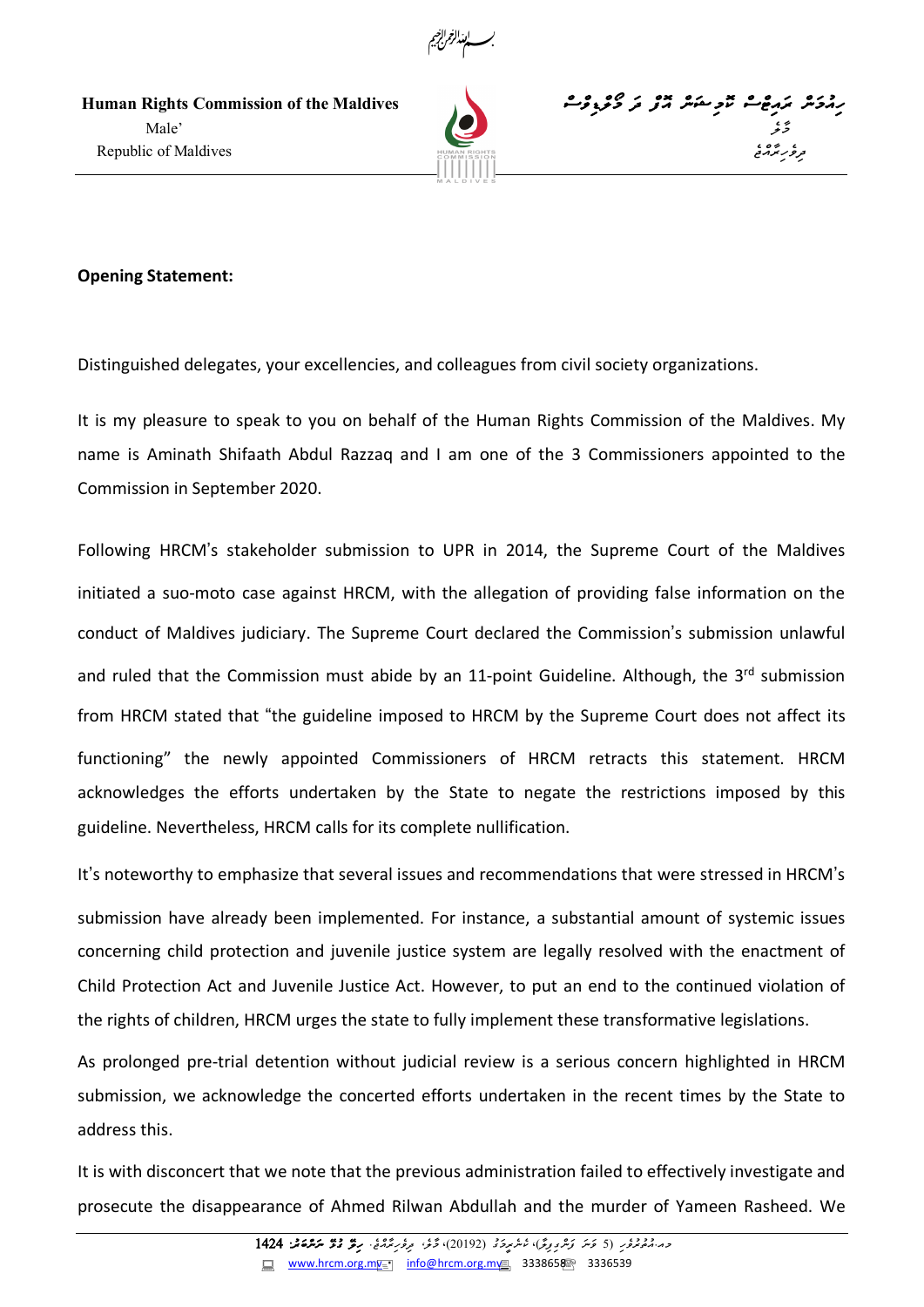

مِمْهُمَّةً مِنْ مِنْ مِنْ مِنْ مِنْ مِنْ الْمَسْرِحِمْنَةً مِنْ كَنْتَ مِنْ كَنْتَ مِنْ مِنْ كَنْتَ مِنْ مِنْ<br>مِسْتَمَامِينَ الْمَسْرِحِمَّةً مِنْ مِنْ مِنْ الْمَسْرِحِينَ مِنْ كَنْتَ مِنْ مِنْ الْمَسْرِحِينَ مِنْ الْمَ گر در مقابل ایران ایران به این مقابل از این مقابل ایران به این مقابل ایران به این مقابل از ایران ایران ایران ا<br>مقابل ایران ایران به ایران ایران ایران به ایران ایران ایران ایران ایران ایران ایران ایران ایران ایران ایران ا Republic of Maldives



welcome the establishment of the Presidential Commission on Investigation of Murders and Enforced Disappearances in 2018 by the current government and to investigate such cases. We also acknowledge that the HRCM in the past, has been negligent in the investigation in these cases and pledge to take a more proactive role within the ambits of the commission's mandate.

To emphasize on the importance of providing remedies to issues related to arbitrary arrest, torture and religious extremist ideologies that still remain as concerns, I would like to take this opportunity to reiterate our recommendations to the State.

It is imperative to take effective measures to avoid incidents of arbitrary arrest, administrative detention. State should allocate sufficient resources to improve the conditions of detention and fully implement the UN Nelson Mandela Rules. We urge the State to establish an independent forensic institution to overcome challenges faced by HRCM in conducting investigations.

We believe that it is vital for the state to effectively address the spreading of religious extremist ideologies and xenophobia. We call upon the State to strengthen the anti-terrorism law to guarantee human security, uphold human rights principles and to ensure de-radicalization, rehabilitation and reintegration programs are structured and mandatory.

In closing, the HRCM would like to reiterate that while steps have been taken to address certain issues highlighted in our submission, there still remains a lot more that needs to be done. The Commission looks forward to working with the State as well as all stakeholders in implementing the recommendations of the 3rd UPR cycle.

We would also like to thank the UN Human Rights Council for this opportunity.

Thank you.